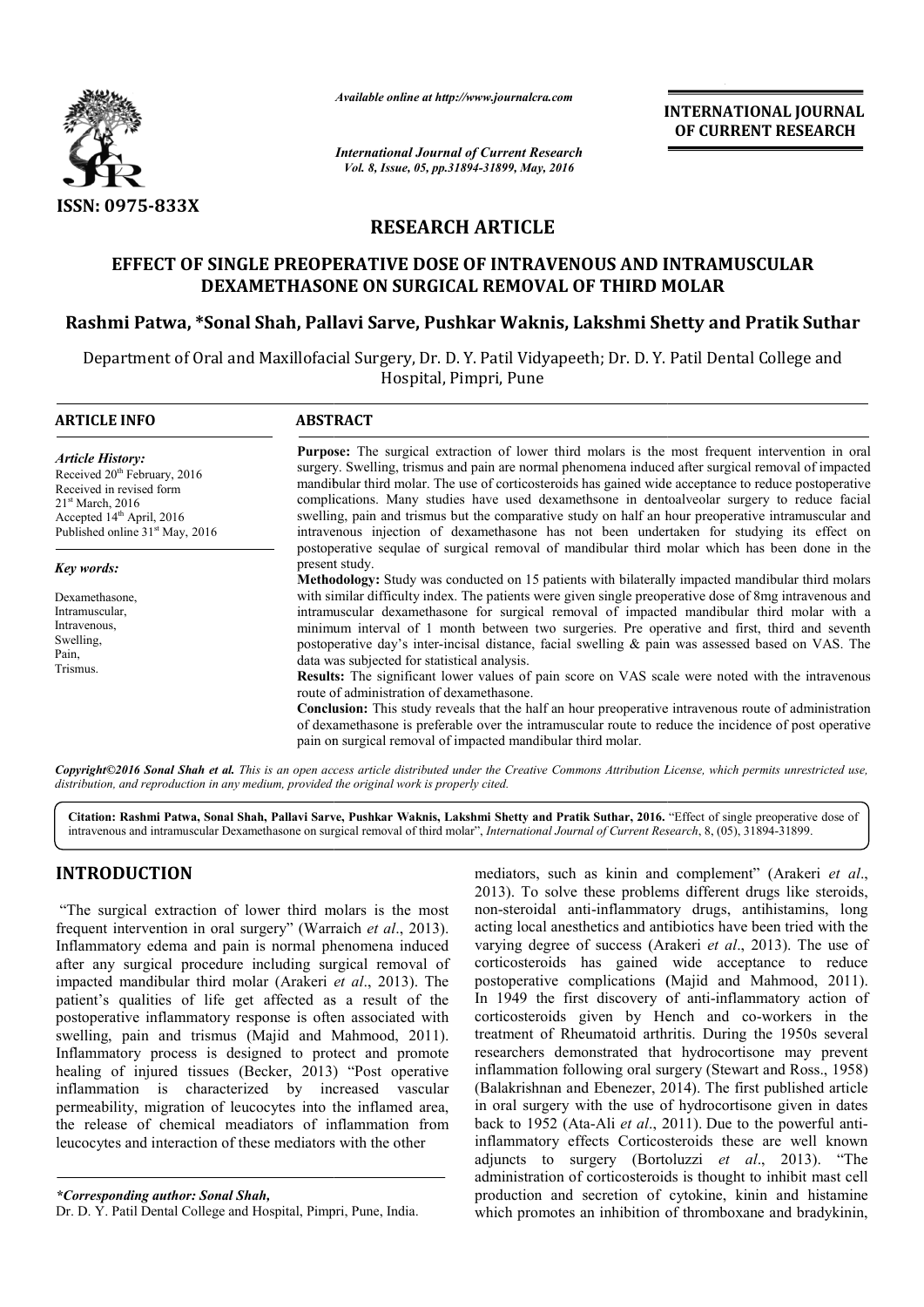resulting in less blood vessel dilatation and less permeability (Huffman 1997; Schaberg 1984). (Montgomery and Hogg J P, 1990) described that a single pre-operative or postoperative dose of corticosteroids given intramuscular gives a good plasma concentration of the drug and prolonged antiinflammatory action" (Balakrishnan and Ebenezer, 2014). Dexamethasone which is a synthetic analog of prednisolone is the most commonly used forms of corticosteroids in dentoalveolar surgery, and may help reducing pain, edema and trismus (Bortoluzzi *et al*., 2013). Dexamethasone is 25-50 times more potent than hydrocortisone and is up to sixteen times as potent as prednisolone (Allen, 2007). The forms of corticosteroids in dentoalveolar surgery which include dexamethasone (oral), dexamethasone sodium phosphate (IM or IV) and dexamethasone acetate (IM), methylprednisolone (oral), methylprednisolone sodium succinate (IV or IM) (Arakeri *et al*., 2013). The steroid should have few mineralocorticoid effects and good biological activity. Dexamethasone has no mineralocorticoid activity with the half life of 36-72 hours and it is 25 times more potent than hydrocortisone. It also has least depressing effect on leucocyte chemotaxi (Mushtaq *et al*., 2011).

Many studies have used dexamethsone in dentoalveolar surgery to reduce facial swelling, pain and trismus (Klongnoi *et al*., 2012). Many types, dosages and times of administration have been studied for dexamethasone but a comparative study on half an hour preoperative intramuscular and intravenous injection of dexamethasone has not been undertaken for studying its effect on postoperative sequlae of surgical removal of mandibular third molar.

## **MATERIALS AND METHODS**

#### **Source of data**

It is an in-vivo, randomised, split-mouth study whereby the data analyzer was blind conducted on 15 patients with clinical and radiological confirmation undergoing surgical extraction of bilateral impacted mandibular third molars with similar degree of difficulty attending the Department of Oral and Maxillofacial Surgery over a period of one and a half years. Institutional ethics committee clearance was obtained prior to commencement of the study.

### **Inclusion criteria**

- a. Medically fit patients requiring surgical removal of bilateral mandibular third molars.
- b. Patients willing to participate in study.

#### **Exclusion criteria**

The following diseases are aggravated by corticosteroids hence any patient giving history of any of these will be excluded from the study:

- Peptic ulcer
- Diabetes mellitus
- Hypertension
- Viral and fungal infections
- Tuberculosis
- Epilepsy
- CHF
- Renal failure

#### **METHODOLOGY**

15 patients requiring surgical extraction of bilateral impacted mandibular third molars fulfilling the above mentioned inclusion criteria had undergone clinical and radiological confirmations, followed by routine haematological examination. The details of the procedure and the possible complications had been explained to the patient and written informed valid consent had obtained. Detailed case history was taken. All patients undergoing surgical removal of impacted mandibular third molar on one side had been given a single dose of injection dexamethasone 8mg (Figure 1) intravenously half an hour prior to surgery. Pre operative inter-incisal distance, facial swelling & pain was assessed based on VISUAL ANALOGUE SCALE. The length of their faces had been measured using the reference points:



**Fig.1. Injection Dexamethasone 8mg**



**Fig.2. Inferior border of earlobe to corner of mouth**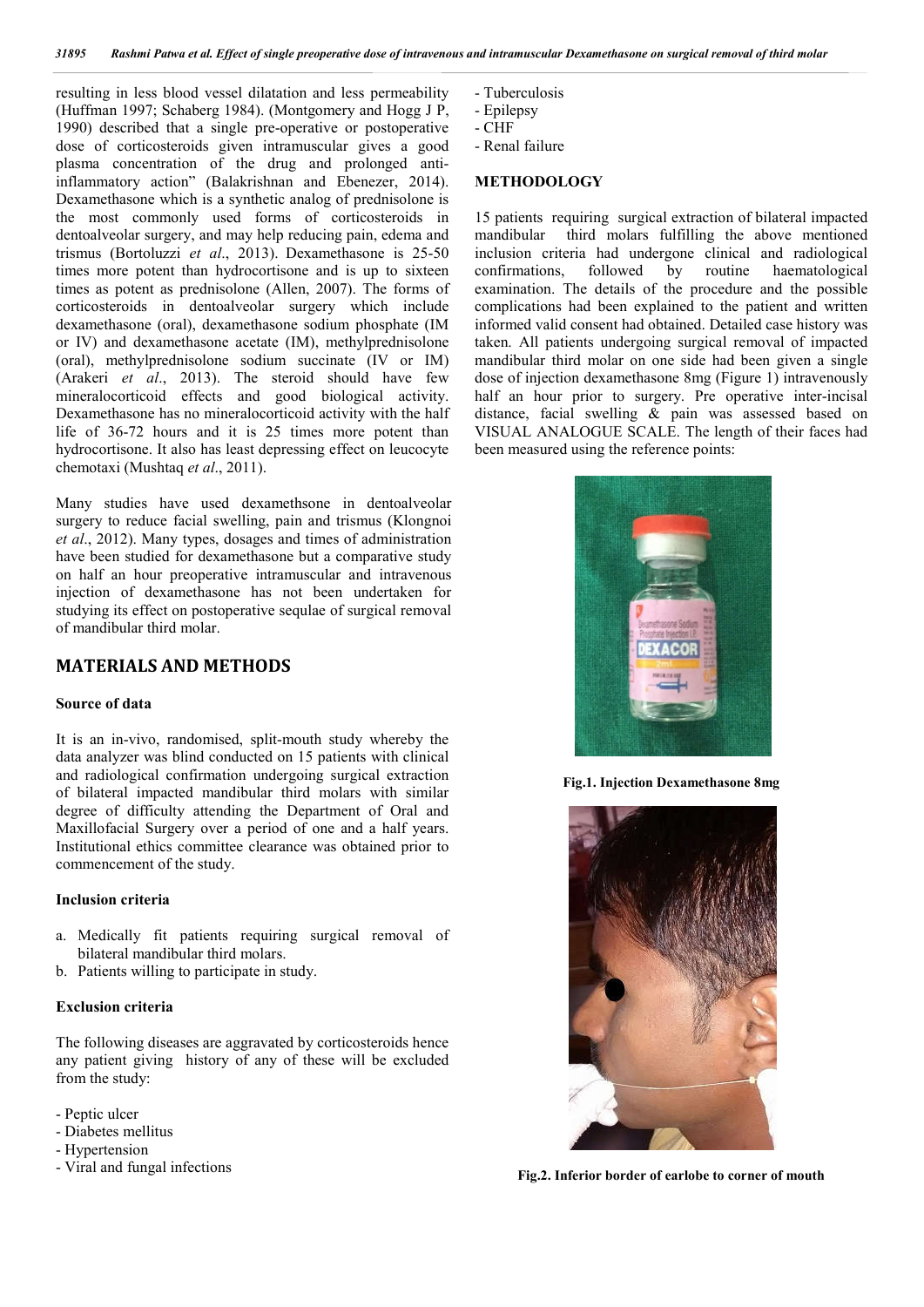

**Fig.3. Inferior border of earlobe to soft tissue pogonion**



**Fig.4. Lateral corner of eye to angle of the mandible**



**Fig. 5. Normal interincisal distance**



**Fig.6. Distribution of Facial swelling**



**Fig. 7. Distribution of Interincisal distance**



**Fig.8. Distribution of Pain Score**

- Inferior border of earlobe to corner of mouth (Figure 2)
- Inferior border of earlobe to soft tissue pogonion and (Figure 3)
- Lateral corner of eye to angle of the mandible (Figure 4)

Normal interincisal distance was measured and recorded with the help of metallic scale (Figure 5). Surgical procedure of removal of impactsssed mandibular third molar was carried out. Patient had been recalled for first, third and seventh post operative days and evaluated for pain, trismus and facial swelling. After an interval of one month same patient had been given a single dose of injection dexamethasone 8mg intramuscularly at deltoid muscle half an hour prior to surgery for surgical removal of third on the other side and similar procedures were repeated. Similarly patient had been recalled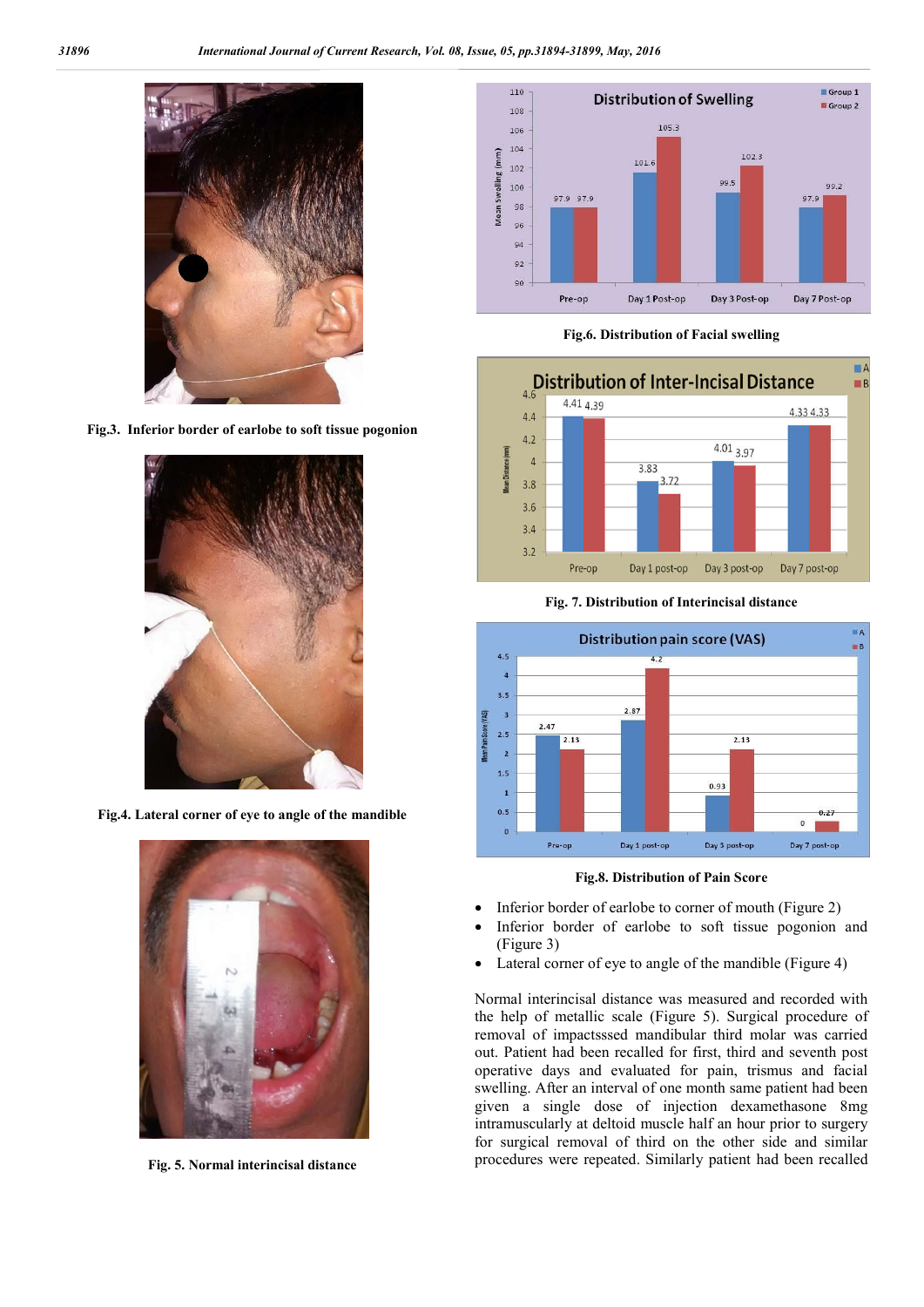for first, third and seventh post operative days and evaluated for the pain, swelling and trismus. The data obtained was tabulated and sent for statistical analysis. The methods of statistical analysis employed were Wilcoxon ranked test for intergroup comparison and Sign ranked test for intragroup comparison.

## **RESULTS**

#### **Facial swelling (Figure 6, Table 1)**

**1) Inter-group comparison:** The average pre-op swelling did not statistically differ between side A**(intravenous group)** and side B **(intramuscular group)** for all the parameters of facial measurements. (P value  $> 0.05$  for all) The average day 1 post op swelling did not statistically differ between side A and side B for all the parameters of facial measurements.(P value > 0.05 for all) The average day 3 post op swelling did not statistically differ between side A and side B for all the parameters of facial measurements. (P value  $> 0.05$  for all) The average day 7 post op swelling did not statistically differ between side A and side B for all the parameters of facial measurements. (P value  $> 0.05$  for all)

**2)Intra- group comparison:** There was statistically significant difference between Pre- op and day 1 Post op for all the measurements in both side A and side B. There was statistically significant difference between pre-op and day 3 post –op for facial measurement related to corner of mouth to inferior border of ear lobe in side A. There was statistically significant difference between Pre- op and day 3 Post op for all the measurements in side B. There was statistically nonsignificant difference between Pre- op and day 7 Post op for all the measurements in both side A and side B.

### **Interincisal distance (Figure 7, Table 2)**

**1) Inter-group comparison:** The average pre-op interincisal distance did not differ statistically between side A and side B.(P value  $> 0.05$ )The average day 1 post op interincisal distance did not differ statistically between side A and side B.(P value  $> 0.05$ ) The average day 3 post op interincisal distance did not differ statistically between side A and side B.(P value  $> 0.05$ ) The average day 7 post op interincisal distance did not differ statistically between side A and side B.(P value  $> 0.05$ )

**2) Intra- group comparison:** There was statistically significant difference between Pre- op and day 1, day 3 Post op for side A i.e. in intravenous group for the interincisal distance. (P- Value  $\leq$  0.05) There was no statistically significant difference between pre-op and day 7 post op for side A i.e. in intravenous group for the interincisal distance. (P value  $> 0.05$ ) There was statistically significant difference between Pre- op and day 1, day 3, day 7 Post op for side B i.e. in intramuscular group for the interincisal distance.(P- Value  $< 0.05$ )

### **Pain (Figure 8, Table 3)**

**1) Inter-group comparison:** The average pre-op pain score did not differ statistically between side A and side B.(P value  $> 0.05$ ) The average day 1 post op pain score differ statistically between side A and side B. (P value  $\leq 0.05$ ) The average day 3 post op pain score differ statistically between side A and side B. (P value < 0.05)The average day 7 post op pain score did not differ statistically between side A and side B. (P value > 0.05)

|  |  | Table 1* The inter and intra group comparison of swelling |  |
|--|--|-----------------------------------------------------------|--|
|  |  |                                                           |  |

|                          |                                                          | Side A $(n=15)$  | Side B $(n=15)$  | Inter-Group    |
|--------------------------|----------------------------------------------------------|------------------|------------------|----------------|
| <b>Swelling Score</b>    | Line                                                     | (IV injection)   | (IM injection)   | P-values (Side |
|                          |                                                          | Dexamethasone)   | Dexamethasone)   | A v Side B)    |
| Pre-operative            | (1) Corner of the mouth to inferior border ear lobe      | $11.22 \pm 1.29$ | $11.39 \pm 1.28$ | $0.6890$ (NS)  |
|                          | (2) Lateral can thus of the eye to angle of mandible     | $9.50 \pm 0.77$  | $9.60 \pm 0.67$  | $0.6582$ (NS)  |
|                          | (3) Inferior border of ear lobe to soft tissue pogonion. | $13.27 \pm 0.74$ | $13.35 \pm 0.77$ | $0.6873$ (NS)  |
|                          | Above combined                                           | $11.33 \pm 1.82$ | $11.45 \pm 1.80$ |                |
| Day 1 Post-op            | (1) Corner of the mouth to inferior border ear lobe      | $11.65 \pm 1.21$ | $12.03 \pm 1.04$ | $0.3938$ (NS)  |
|                          | (2) Lateral can thus of the eye to angle of mandible     | $9.67 \pm 0.86$  | $10.22 \pm 0.85$ | $0.1224$ (NS)  |
|                          | (3) Inferior border of ear lobe to soft tissue pogonion. | $13.45 \pm 0.66$ | $13.67 \pm 0.69$ | $0.4055$ (NS)  |
|                          | Above combined                                           | $11.59 \pm 1.8$  | $11.97 \pm 1.66$ |                |
| Day 3 Post-op            | (1) Corner of the mouth to inferior border ear lobe      | $11.47 \pm 1.19$ | $11.82 \pm 1.09$ | $0.4296$ (NS)  |
|                          | (2) Lateral can thus of the eye to angle of mandible     | $9.55 \pm 0.86$  | $9.99 \pm 0.72$  | $0.2281$ (NS)  |
|                          | (3) Inferior border of ear lobe to soft tissue pogonion. | $13.34\pm0.69$   | $13.49 \pm 0.67$ | $0.5572$ (NS)  |
|                          | Above combined                                           | $11.45 \pm 1.81$ | $11.77 \pm 1.67$ |                |
| Day 7 Post-op            | (1) Corner of the mouth to inferior border ear lobe      | $11.23 \pm 1.28$ | $11.39 \pm 1.26$ | $0.7043$ (NS)  |
|                          | (2) Lateral canthus of the eye to angle of mandible      | $9.49 \pm 0.79$  | $9.94 \pm 1.41$  | $0.4400$ (NS)  |
|                          | (3) Inferior border of ear lobe to soft tissue pogonion. | $13.23 \pm 0.79$ | $13.34 \pm 0.76$ | $0.5994$ (NS)  |
|                          | Above combined                                           | $11.32 \pm 1.82$ | $11.56 \pm 1.82$ |                |
| Intra-Group Comparisons  | P-values                                                 |                  |                  |                |
| Pre-op v/s Day 1 Post-op | (1) Corner of the mouth to inferior border ear lobe      | 0.0001(S)        | < 0001(S)        |                |
|                          | (2) Lateral canthus of the eye to angle of mandible      | 0.0081(S)        | < 0001(S)        |                |
|                          | (3) Inferior border of ear lobe to soft tissue pogonion. | 0.0039(S)        | 0.0002(S)        |                |
| Pre-op v/s Day 3 Post-op | (1) Corner of the mouth to inferior border ear lobe      | 0.0010(S)        | 0.0002(S)        |                |
|                          | (2) Lateral can thus of the eye to angle of mandible     | $0.1797$ (NS)    | 0.0001(S)        |                |
|                          | (3) Inferior border of ear lobe to soft tissue pogonion. | $0.0625$ (NS)    | 0.0156(S)        |                |
| Pre-op v/s Day 7 Post-op | (1) Corner of the mouth to inferior border ear lobe      | $1.0000$ (NS)    | $0.8750$ (NS)    |                |
|                          | (2) Lateral can thus of the eye to angle of mandible     | $0.7500$ (NS)    | $0.3125$ (NS)    |                |
|                          | (3) Inferior border of ear lobe to soft tissue pogonion. | $0.5000$ (NS)    | $1.0000$ (NS)    |                |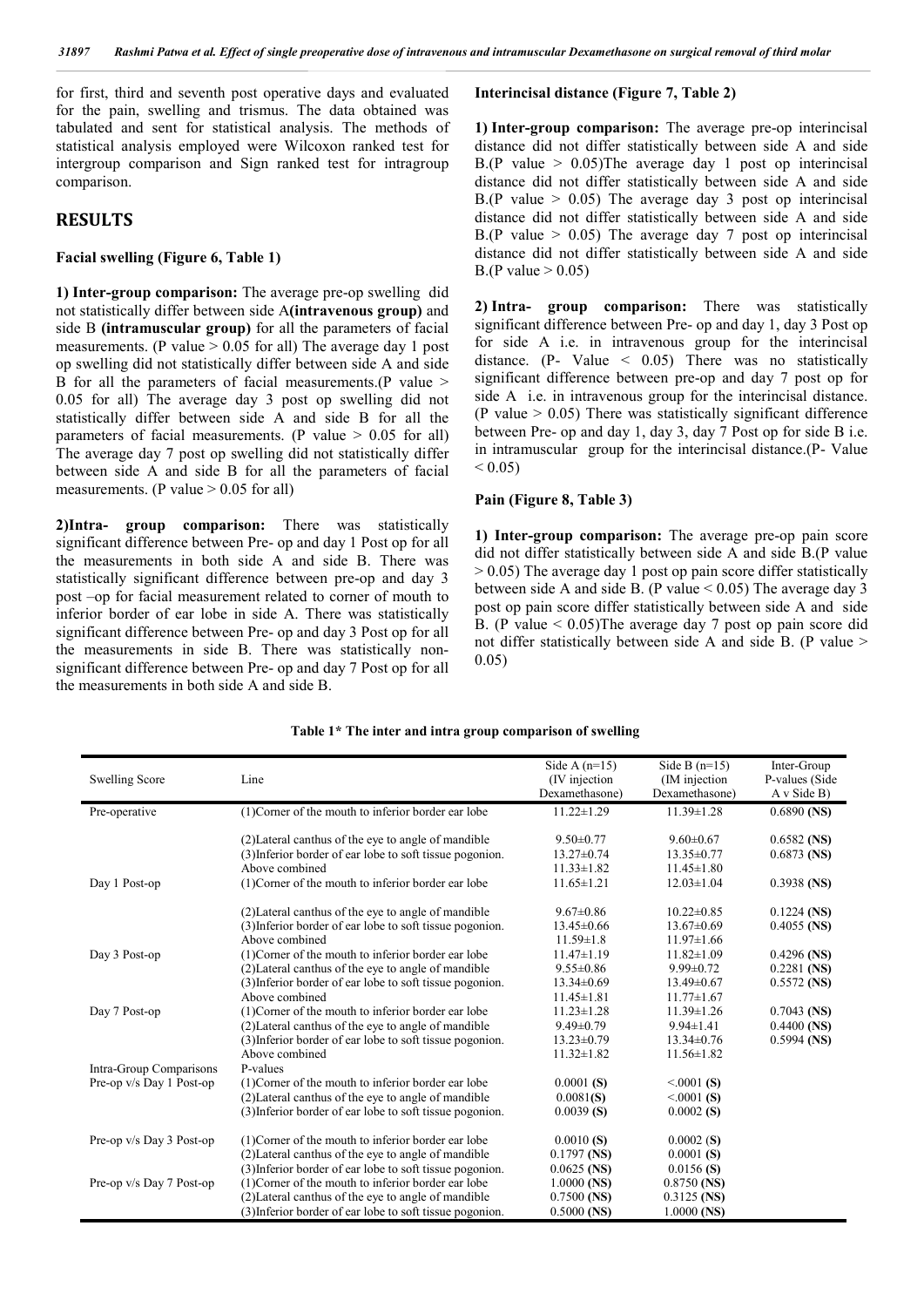| Inter-Incisal (mm)       | Side A $(n=15)$<br>(IV injection Dexamethasone) | Side B $(n=15)$<br>(IM injection Dexamethasone) | Inter-Group<br>P-values (Side A v Side B) |
|--------------------------|-------------------------------------------------|-------------------------------------------------|-------------------------------------------|
| Pre-operative            | $4.41 \pm 0.61$                                 | $4.39 \pm 0.56$                                 | $0.8120$ (NS)                             |
| Day 1 Post-op            | $3.83 \pm 0.76$                                 | $3.72 \pm 0.68$                                 | $0.7508$ (NS)                             |
| Day 3 Post-op            | $4.01 \pm 0.80$                                 | $3.97 \pm 0.70$                                 | $0.6891$ (NS)                             |
| Day 7 Post-op            | $4.33 \pm 0.64$                                 | $4.33 \pm 0.61$                                 | $0.8278$ (NS)                             |
| Intra-Group Comparisons  |                                                 |                                                 |                                           |
| Pre-op v/s Day 1 Post-op | 0.0002(S)                                       | < 0.001(S)                                      |                                           |
| Pre-op v/s Day 3 Post-op | 0.0005(S)                                       | 0.0001(S)                                       |                                           |
| Pre-op v/s Day 7 Post-op | $0.0625$ (NS)                                   | < 0001(S)                                       |                                           |

**Table 2\* The inter and intra group comparison of Inter-incisal distance (mm)**

**Table 3\* The inter and intra group comparison of pain score (VAS)**

| Pain Score (VAS)         | Side A $(n=15)$<br>(IV injection Dexamethasone) | Side B $(n=15)$<br>(IM injection Dexamethasone) | Inter-Group<br>P-values (Side A v Side B) |
|--------------------------|-------------------------------------------------|-------------------------------------------------|-------------------------------------------|
| Pre-operative            | $2.47 \pm 2.23$                                 | $2.13 \pm 1.60$                                 | $0.8802$ (NS)                             |
| Day 1 Post-op            | $2.87 \pm 1.68$                                 | $4.2 \pm 1.08$                                  | 0.0198(S)                                 |
| Day 3 Post-op            | $0.93 \pm 1.03$                                 | $2.13 \pm 1.60$                                 | 0.0180(S)                                 |
| Day 7 Post-op            | $0\pm 0$                                        | $0.27 \pm 0.59$                                 | $0.2241$ (NS)                             |
| Intra-Group Comparisons  |                                                 |                                                 |                                           |
| Pre op v/s Day 1 Post-op | $0.2573$ (NS)                                   | 0.0004(S)                                       |                                           |
| Pre op v/s Day 3 Post-op | 0.0273(S)                                       | $1.0000$ (NS)                                   |                                           |
| Pre op v/s Day 7 Post op | 0.0010(S)                                       | 0.0010(S)                                       |                                           |

\*Values are Mean ± standard deviation. P-values for intergroup comparison are obtained from Wilcoxon ranked test and intragroup comparison are obtained from Sign ranked test.

P - Value < 0.05 is considered to be statistically significant.

S: Statistically Significant; NS: statistically non significant

**2) Intra- group comparison:** There was statistically no significant difference between Pre- op and day 1 post op for side A i.e. in intravenous group for pain score. There was statistically significant difference between Pre- op and day 3, day 7 post op for side A i.e. in intravenous group for pain score. There was statistically significant difference between Pre- op and day 1, day 7 post op for side B i.e. in intramuscular group for pain score. There was statistically no significant difference between Pre- op and day 3 post op for side B i.e. in intramuscular group for pain score.

## **DISCUSSION**

Impacted lower third molar surgery is one of the common procedures used in oral surgery which can lead to postoperative complication such as facial swelling, severe pain and trismus. Many studies about reducing postoperative swelling, pain and trismus after dentoalveolar or lower third molar have used dexamethasone (Boonsiriseth *et al*., 2012). The steroid elected should have few mineralocorticoid effects and good biological activity. Dexamethasone is 25 times more potent than hydrocortisone and it also seems to have the least depressing effect on leukocyte chemotaxis (Mushtaq *et al*., 2011). All the patients chosen for the study were healthy and no discernible side effects, including infection or complications in wound healing were observed. In this study we used intramuscular and intravenous injections of 8mg dexamethasone, half an hour prior to surgery because of the onset of the drug. Dexamethasone act immediately after the traumatic effect of mandibular third molar removal (Klongnoi *et al*., 2012). This study also showed no side effects from 8mg dexamethasone intramuscular or intravenous injections. "After single dose of corticosteroids there was suppression of the pituitary adrenal hypophysis axis. Cortisol levels return to normal value within 5 to 10 days" (Williamson *et al*., 1980; Zora *et al*., 1986; Novak

*et al*., 1970). Therefore we selected a gap of 1 month between the two surgeries providing the patients sufficient time to recover from the effects of the earlier surgery. This study showed no significant difference in the surgical times between the groups because the difficulty index of the impacted mandibular third molar was similar. In this study we found no significant difference between facial swelling in the intravenous and intramuscular dexamethasone groups on first, third and seventh post operative days. This result is concurrent with the study of Mushtaq *et al*. in which they studied the effect of 8 mg IM dexamethasone in third molar surgeries and they found significant reduction in swelling when compared with the control group (Mushtaq *et al*., 2011). According to the another study conducted by Arakeri *et al*. the use of dexamethasone IV when removing impacted third molar has been shown to have objective and subjective benefits (Arakeri *et al*., 2013).

In our study, the mean facial measurements on first, third and seventh post operative days in intravenous group were 11.59  $\pm 1.81$ , 11.45  $\pm$  1.81 and 11.32  $\pm 1.82$  respectively and in intramuscular group were  $11.97 \pm 1.66, 11.77 \pm 1.67$  and  $11.56 \pm 1.67$ 1.82 respectively. There was less swelling with the intravenous group but this result is not statistically significant. This result is concurrent with the study conducted by the Majid O W and Mahmood W K which concluded that as long as swelling is considered, intravenous route gave the best improvement, followed by the intramuscular route (Majid and Mahmood, 2013).

Study conducted by Majeed and Mahmood and also study conducted by Klongnoi *et al* showed that IM route of dexamethasone had no significant effect on the trismus as compared with the control group (Majid and Mahmood, 2011; Klongnoi *et al*., 2012). In our study we compared the effect of